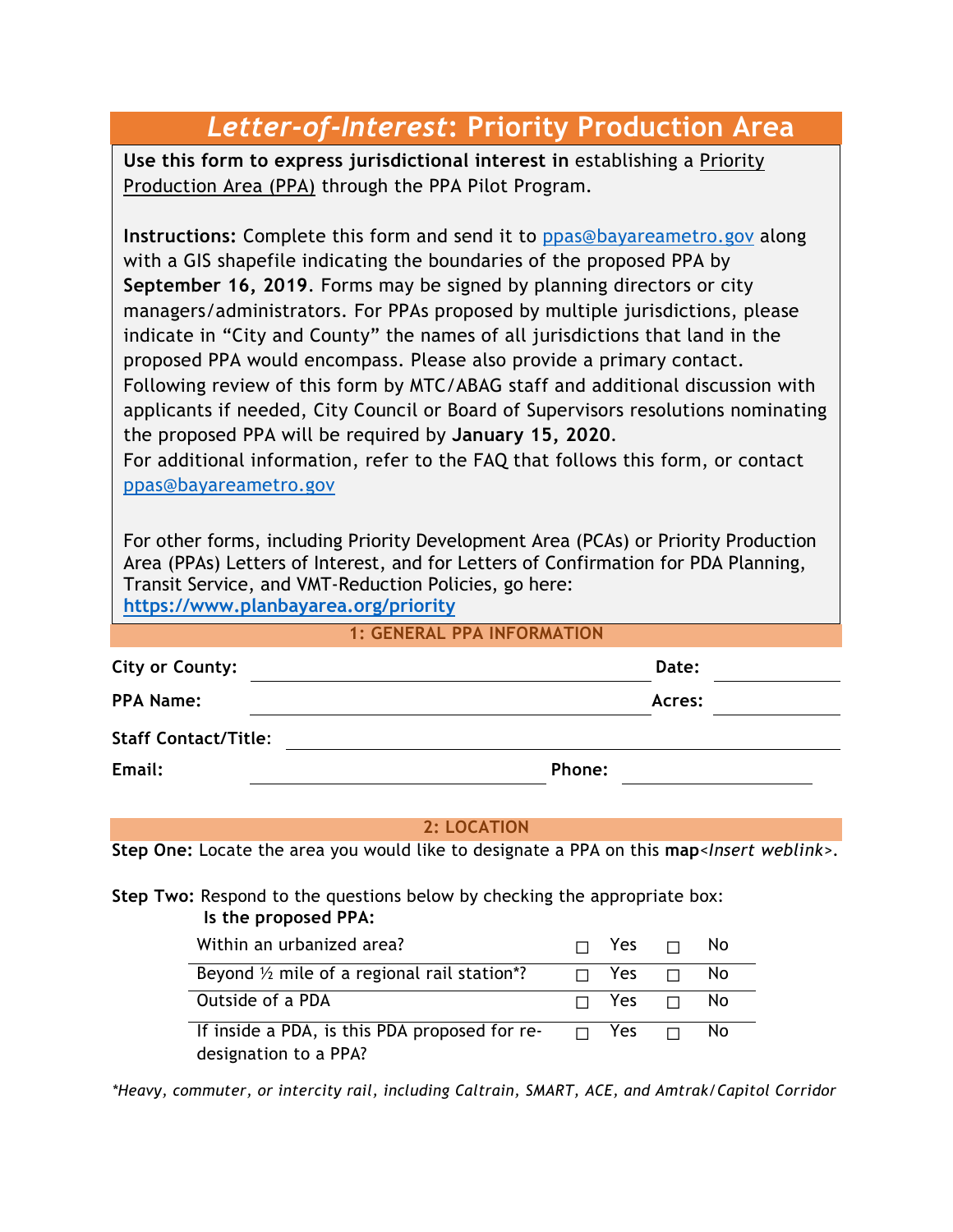### **3: PRIORITIZED FOR INDUSTRIAL USE**

| Is the PPA:                                                 |                   |      |
|-------------------------------------------------------------|-------------------|------|
| Zoned for industrial use?                                   | $\Box$ Yes $\Box$ | - No |
| A concentration or cluster of industrial uses or activities | $\Box$ Yes $\Box$ | - No |
| engaged in production, manufacturing, distribution, goods   |                   |      |
| movement, or repair?                                        |                   |      |

If the area includes a high concentration of industrial uses, describe the predominant industries:

Describe any industries or key employers at risk of displacement, or prioritized for retention:

Describe key industries envisioned for expansion in the PPA:

| <b>4: HOUSING ELEMENT</b> |  |
|---------------------------|--|
|                           |  |

The jurisdiction has a certified\* Housing Element:  $\Box$  Yes  $\Box$  No

If yes, year of most recent Housing Element:

In no, explain status of the Housing Element and anticipated certification:

### *5: OPTIONAL – REGIONAL SIGNIFICANCE*

Please describe the role of the area in sustaining or expanding the Bay Area economy and creating middle-wage jobs, and/or improving jobs/housing balance:

### *6: OPTIONAL – PLANNING*

Please describe any adopted, in-progress, or anticipated planning efforts to advance the PPA:

| Name & Title: |  |
|---------------|--|
| Signature:    |  |
| Date:         |  |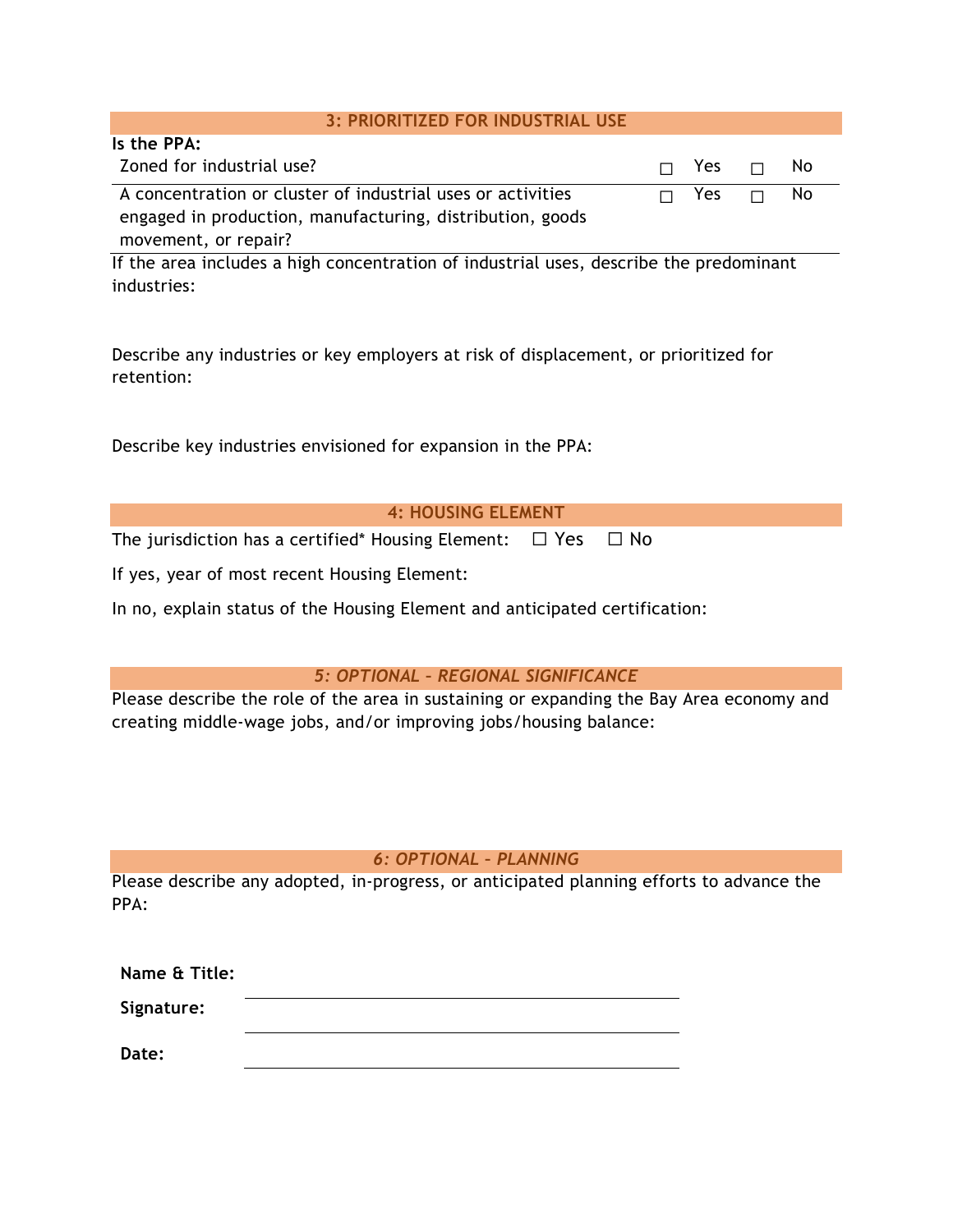# **Priority Production Areas (PPAs):**

### **Frequently Asked Questions (FAQs)**

### **WELCOME.** IS YOUR JURISDICTION CONSIDERING SUBMITTING A LETTER OF INTEREST (LOI) FOR THE PRIORITY PRODUCTION AREA PILOT PROGRAM? LET US TELL YOU MORE.

#### THE PROGRAM IS INTENDED TO:

- Support strong clusters of the region's economy by enhancing and protecting selected industrial areas through supportive resources and implementation actions.
- Encourage middle-wage job growth close to affordable housing.
- Support networks of production, distribution and repair services, including advanced manufacturing.

### ABAG/MTC'S PILOT PPA PROGRAM OFFERS THE FOLLOWING BENEFITS TO SELECTED SITES:

- Priority Production Areas will be identified in the region's long-range plan Plan Bay Area 2050 which may help to position these areas for future planning and investment.
- Based on the success of this initial pilot program, ABAG and MTC anticipate working to identify funding opportunities and/or technical assistance to support planning and infrastructure for PPAs.

#### WHAT DOES MY CITY/JURISDICTION NEED TO KNOW PRIOR TO APPLYING?

- **1. Zoning & Land Use:** PPAs need to be zoned for industrial use or have a high concentration of industrial activities such as production, advanced manufacturing, distribution, or related activities.
- **2. Location:** PPAs cannot be within ½ mile of a regional rail station or overlap with a PDA.
- **3. Designation Flexibility:** Jurisdictions may redesignate as a PPA all or part of an existing PDA that is beyond ½ mile of a regional rail station.
- **4. Housing:** The jurisdiction must have a certified housing element.

#### HOW DO I SUBMIT AN LOI?

- o Fill out the form on the first page of this document
- o Submit a shapefile for the site you have selected as a potential PPA
- o Submit your application via email t[o ppas@bayareametro.gov](mailto:ppas@bayareametro.gov) and CC your ABAG/MTC county coordinator when you submit the application (county coordinators are listed at the end of this document)
- o Submit any relevant planning documents associated with your PPA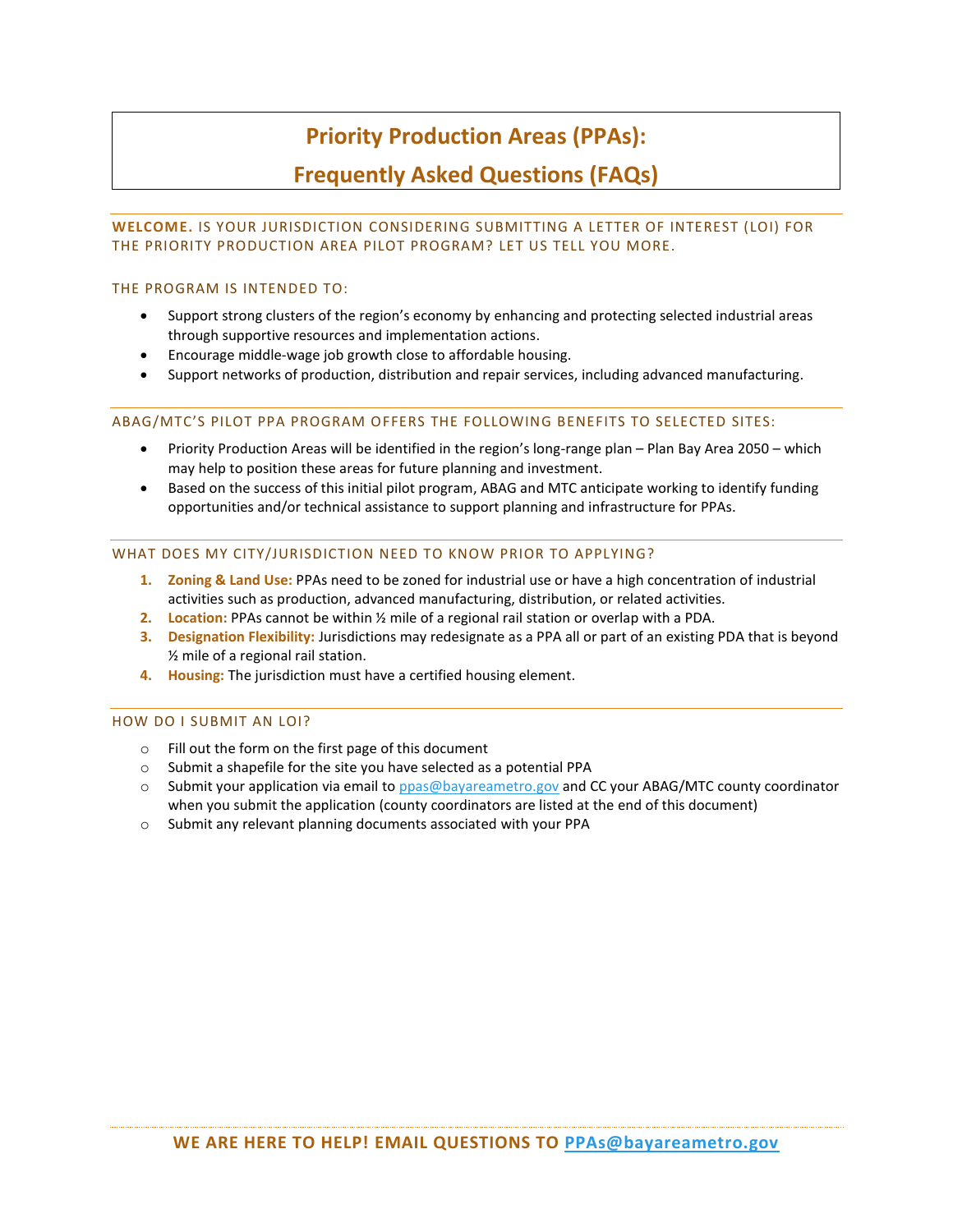## **Priority Production Areas (PPAs):**

## **Frequently Asked Questions (FAQs)**

### CAN MY CITY/JURISDICTION HAVE BOTH A PRIORTY DEVELOPMENT AREA (PDA) DESIGNATION AND A PPA DESIGNATION?

Yes, cities can have both PDA and PPA designations, so long as the two geographies do not overlap, and the PPA is not within ½ mile of a regional rail station.

**For cities/jurisdictions with established PDAs**, you can request a modification to your current PDA boundaries to avoid any potential overlap with a new proposed PPA that meets the regional rail criteria.

#### PPA OR PDA? HOW DO I MAKE THIS DECISION?

This decision may be best discussed with ABAG/MTC staff. A primary consideration in designating a PPA would be if the area is either a historic industrial area or if it is currently zoned industrial and the jurisdiction plans for the area to have primarily industrial rather than office or residential uses in the area. An area with strong transit connectivity and an existing or planned mix of uses may be better planned as a PDA.

### WHAT IS A REGIONAL RAIL STATION?

BART, Caltrain, SMART, and Amtrak stations are all regional rail stations. Light rail stations such as MUNI and VTA rail stations are not considered regional rail stations. Sites along light rail and bus corridors may be eligible to be designated as PPAs. Please note that a ferry terminal is not considered a regional rail station.

### CAN A PPA INCLUDE MULTIPLE JURISDICTIONS?

Multiple jurisdictions can submit an application for a PPA, provided that the PPA forms a single cluster, all local governments with land use authority are included, and the area meets all other program criteria. The area must be geographically contiguous.

#### WHAT IS A "CERTIFIED HOUSING ELEMENT"?

Certified housing refers to following the California Housing and Community Development Department's requirements.

#### WOULD THE PPA REQUIRE A SPECIFIC PLAN?

Unlike the PDA Program, the PPA Pilot Program does not require a specific plan for the PPA.

### WHAT HAPPENS IF A CITY SUBMITS AN LOI AND DECIDES NOT TO MOVE FORWARD IN THE DESIGNATION OF A PPA?

Should a PPA not be approved by a city council, the city may choose not to pursue a PPA designation after the LOI is submitted.

WHERE CAN I FIND PLAN BAY AREA 2050 INFORMATION ON PDAS, PCAS, AND PPAS? [Plan Bay Area 2050: Regional Growth Framework](https://www.planbayarea.org/sites/default/files/pdfs_referenced/2019_Regional_Growth_Framework_Update_-_Whats_Changed.pdf) Update – Overview of Existing and Updated Geographies

[Regional Growth Framework Update: What's Next for Local Jurisdictions](https://www.planbayarea.org/sites/default/files/pdfs_referenced/Growth_Framework_Update_Webinar_Presentation.pdf)- Plan Bay Area 2050 Webinar

[Regional Growth Framework Webinar: Focus on Transit-](https://www.planbayarea.org/sites/default/files/pdfs_referenced/Growth_Framework_Webinar_Focus_on_Transit_7-10-19.pdf) Plan Bay Area 2050 Webinar